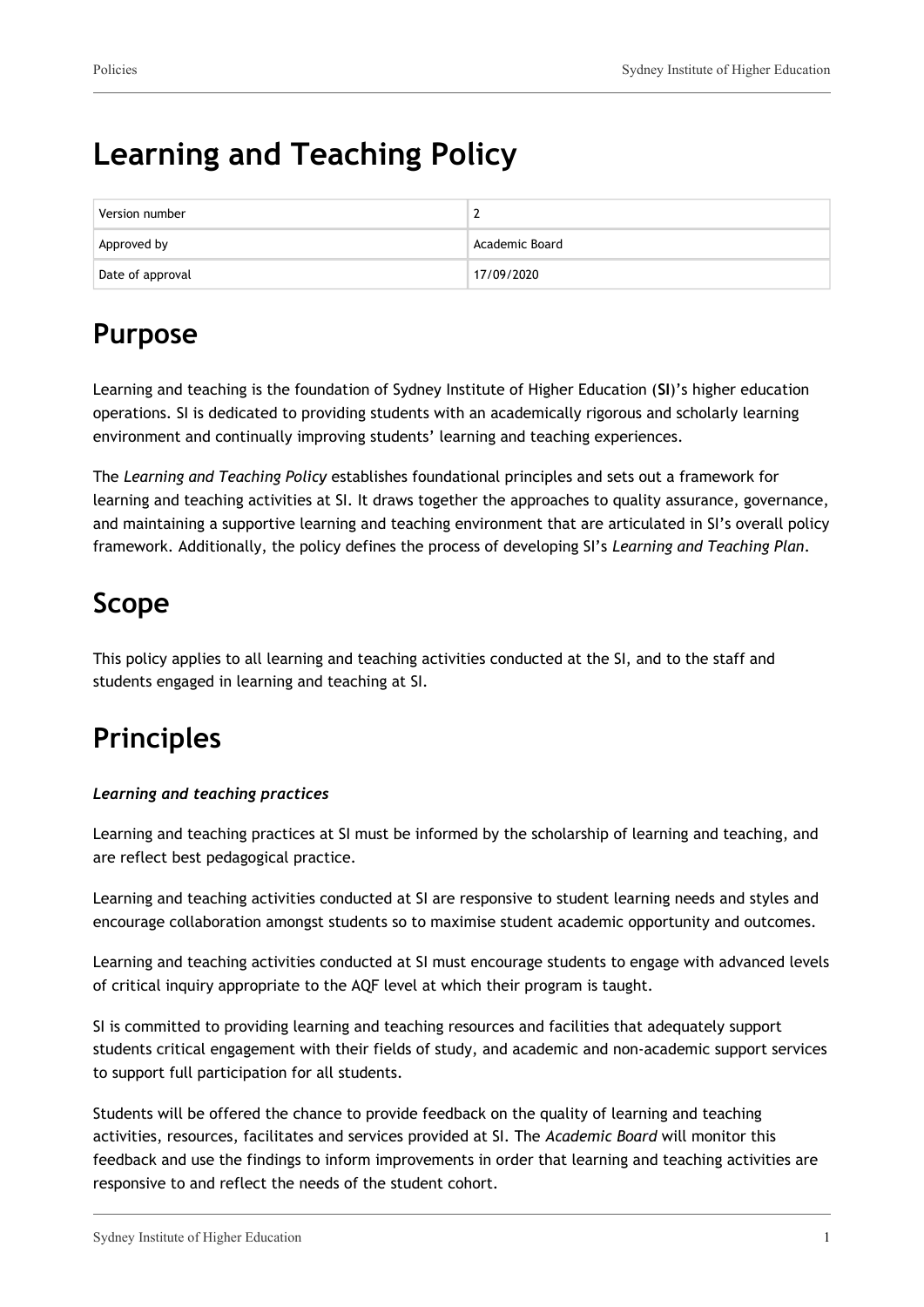#### *Outcomes of learning and teaching*

Learning and teaching activities conducted at SI will be designed to facilitate the accumulative development of academic and professional knowledge and skills by students throughout their program and the progressive achievement of a program's learning outcomes. The learning outcomes of individual units and the learning outcomes of coursework programs in which units are delivered must align. All learning and teaching activities of SI used to deliver and support programs must ultimately foster SI's defined *Graduate Attributes*.

#### *Online learning*

In response to COVID-19, SIHE will make flexible class timetables to accommodate face-to-face teaching and/or online delivery until further notice. SIHE aims to continue to deliver a high-quality educational experience and exceptional student engagement through interactive online and face-to-face learning.

Where required, all SIHE programs are available in an online delivery mode where face-to-face teaching is not possible. This decision is to ensure the safety of SIHE staff and students as well as the wider community and is made in accordance with the current government health advice and regulations.

#### *Quality assurance of Work Integrated Learning*

Work Integrated Learning (**WIL**) activities administered by SI are part of SI's learning and teaching operations, and as such, SI assumes responsibility for the quality of all WIL activity conducted as part of a SI program. The *Academic Board* is responsible for maintaining quality assurance processes that govern WIL activities and monitoring the quality of WIL activities as per the SI's *Work Integrated Learning Policy.* The *Academic Board* will advise the *Corporate Governance Board* of any risks arising from WIL activities, along with a recommended course of action.

### **Procedures**

### *Curriculum Quality Assurance*

SI will ensure that all higher education programs are compliant with regulatory and legal requirements, and delivered in line with the *Learning and Teaching Plan* to ensure programs are delivered and supported to a high level of quality. Programs will be monitored on an ongoing basis, with a major review occurring a minimum of once every five years.

For a full list of requirements for program approval and re-approval internal to SI, and the associated principles and procedures, see the *Program Development and Approval Policy* and the *Program Review and Continual Improvement Policy.*

#### *Academic management committees*

The *Academic Board* delegates various responsibilities to the three academic management committees:

- *Learning and Teaching Committee*
- *Program Advisory Committee*
- *Program Monitoring Committee*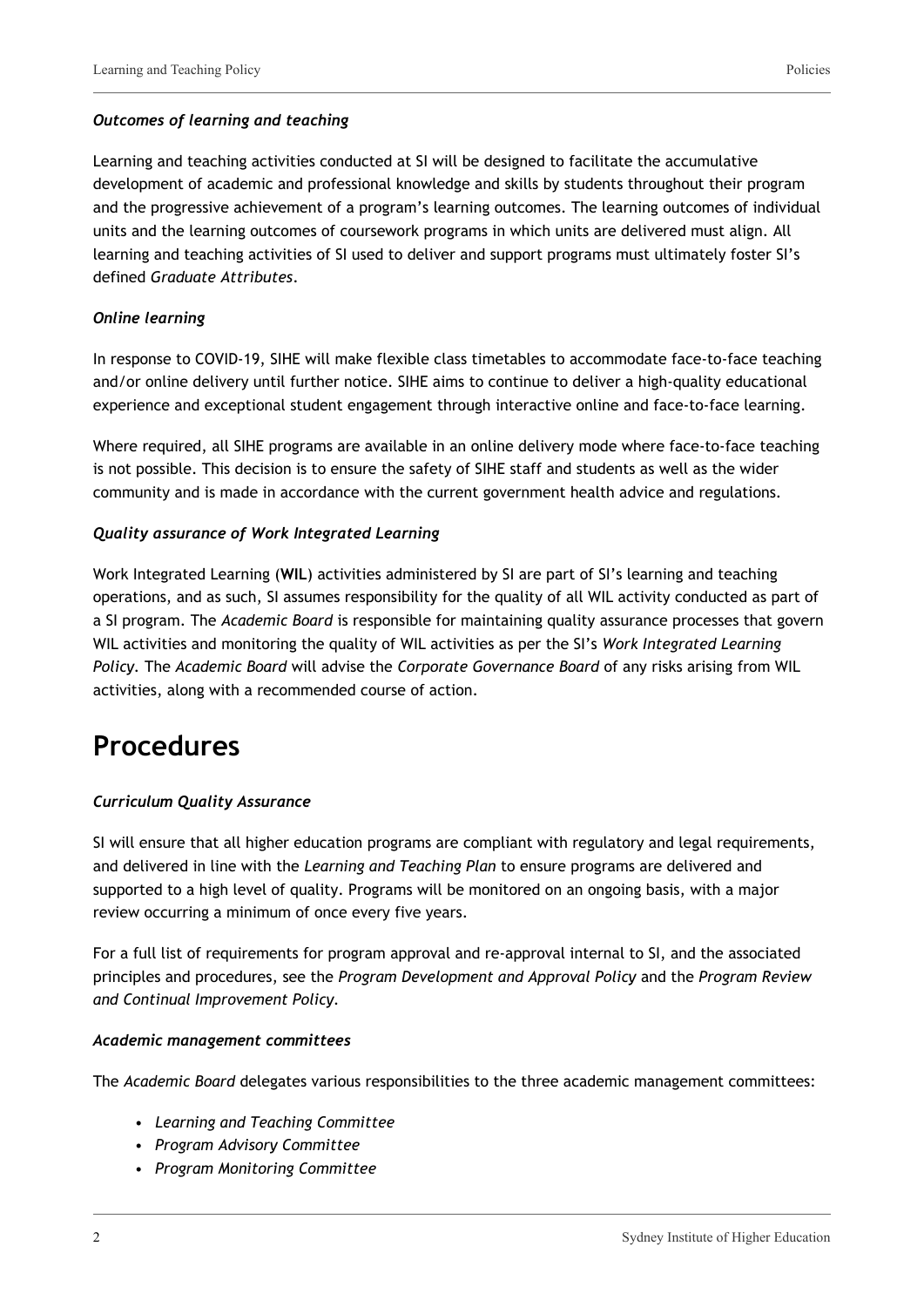For specific information on each, please see the *Academic Governance Policy* and the *Academic Board Terms of Reference.*

#### *The learning and teaching environment*

#### *Academic Freedom and Critical Inquiry*

The SI *Academic Freedom Policy* and *Critical Inquiry Policy* implement procedures which enable students to actively engage with their studies and pursue advanced levels of inquiry within their discipline.

#### *Student Support and Wellbeing*

To ensure students receive adequate academic support throughout their studies, SI makes a range of student support available and deploys intervention strategies when students are at risk of not making satisfactory progress through a program. To do this, SI implements the processes contained in the *Academic Language and Learning Support Policy* and *Students at Risk and Unsatisfactory Progress Policy*.

In recognition that student learning can be affected by non-academic factors, SI also implements wellbeing support as per the procedures contained in the *Student Welfare Policy* and *Student Counselling Policy.* SI must provide students with a range of non-academic support services that promote a supportive and accommodating learning environment.

In addition, SI has a range of policies and procedures in place through which to ensure the safety of the learning and teaching environment. Refer to the *Critical Incident Response Policy* and the *Work Health and Safety Policy.*

#### *Equity in learning and teaching*

SI is committed to building a learning and teaching environment that is supportive to all students, and thus implements equity measures to ensure SI provides adequate support to students who are facing disadvantages or are underrepresented in the SI student cohort throughout their studies. The processes for implementing, reviewing, and approving these measures are defined in the *Disability Support Policy,* the *International Student Services Policy,* and the *Anti-Discrimination Policy.*

The participation, academic progression, and completion rates of students in the following identified underrepresented and/or disadvantaged groups will be monitored to ensure they are receiving sufficient support to succeed in their studies:

- Aboriginal and Torres Strait Islander students
- Students who are part or full-time carers
- Students with disabilities
- Students experiencing mental or physical health concerns
- Mature-age students
- Students who are single parents
- International students
- Students for whom English is a second language.

Support strategies at SI may be adjusted in response to the findings of monitoring activities. Additionally, this data will be fed into program review and improvement processes and may precipitate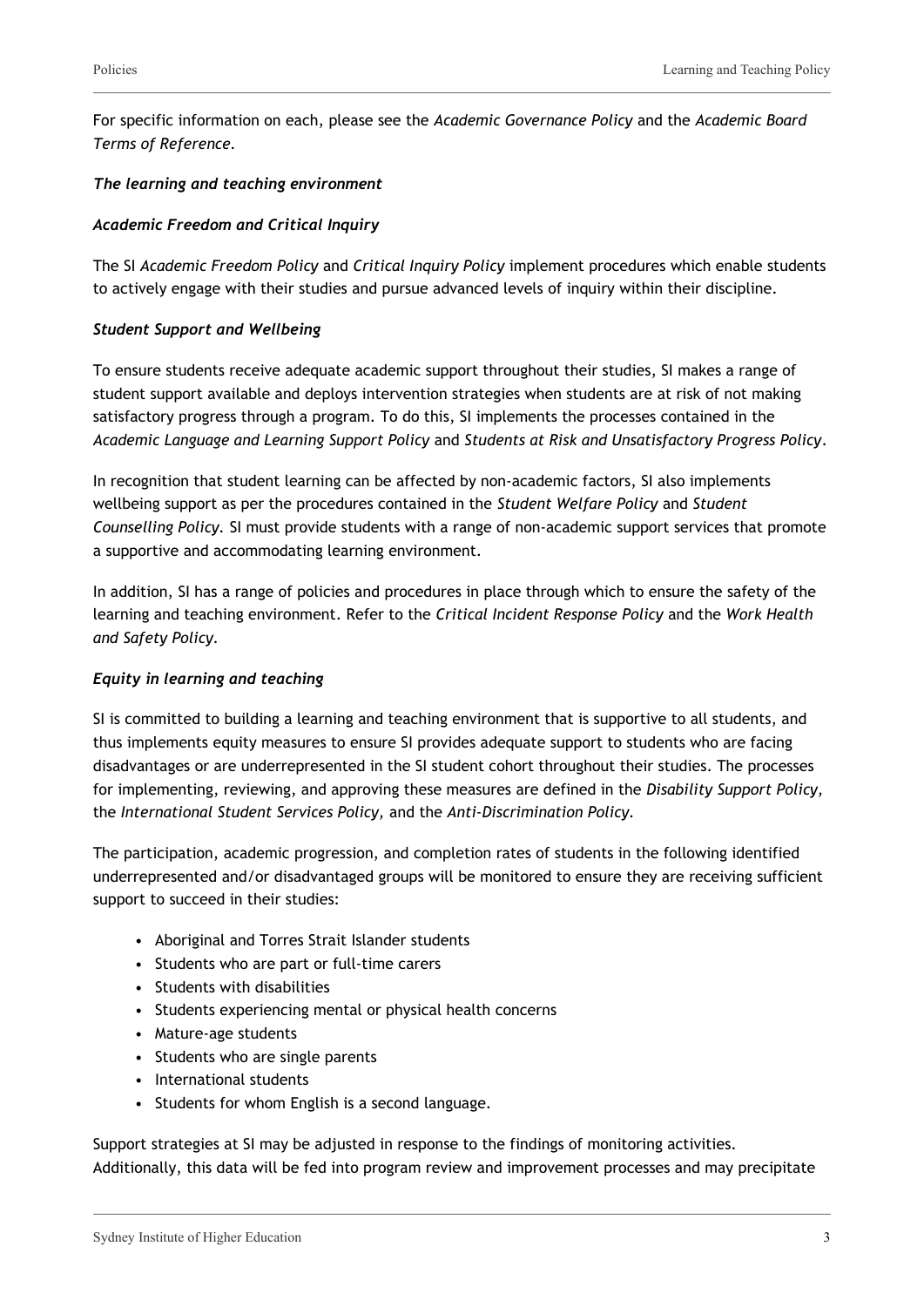change in assessment strategies and admissions processes to ensure that program content reflects SI's values of diversity and equity.

### *Student complaints and appeals*

SI will ensure that all students have full access to complaints and appeals mechanisms through which they can address any issues they face in the learning and teaching environment. Refer to the *Student Complaints and Appeals Policy* for more information.

#### *Academic Staff*

The qualifications of all academic teaching staff at SI will ensure that academic staff have the capacity to appropriately engage with high-level learning and teaching activities. At a minimum, academic staff will hold a qualification that is one AQF level above the program into which they teach.

Academic teaching staff will remain active in scholarship in their field of teaching. Staff will set performance targets with their supervisors annually that will include a commitment to scholarship that informs their teaching, as per the *Academic Staff Supervision and Performance Review Policy*.

Academic staff will dedicate a minimum of two hours per week to student consultations, allowing students to discuss any concerns they may have regarding their studies and progression. Additionally, students are permitted to utilise academic staff email addresses.

Current approaches to academic staffing arrangements are detailed in the *Workforce Policy* and current *Workforce Plan*.

SI will ensure academic staff are offered opportunities to receive feedback on the quality of their learning and teaching practices so as to encourage staff to actively reflect on their role as educators and adapt to the learning needs of their student cohorts. Student Feedback Survey results will be collected and discussed in performance review meetings, as per the *Student Feedback Policy* and *Academic Staff Supervision and Performance Review Policy.*

SI will ensure academic staff are supported in the development of their learning and teaching skills according to the SI's *Professional Development Policy*. Staff are required to engage with professional development activities pursuant to the *Professional Development Policy*.

### *Student Feedback*

Students are to be encouraged to provide feedback on the learning and teaching environment at the end of each subject undertaken and at the end of their entire program. Program Directors are responsible for monitoring the results of the SI's student feedback survey. The UTES, for all units delivered within their program. For more information please see the *Student Feedback Policy.*

### *SI's Learning and Teaching Plan*

SI's *Learning and Teaching Plan* will guide the learning and teaching operations of SI over a five-year period. The *Learning and Teaching Plan* sets SI's organisational academic objectives, and describes strategies to achieve them.

Development of a *Learning and Teaching Plan* will consider: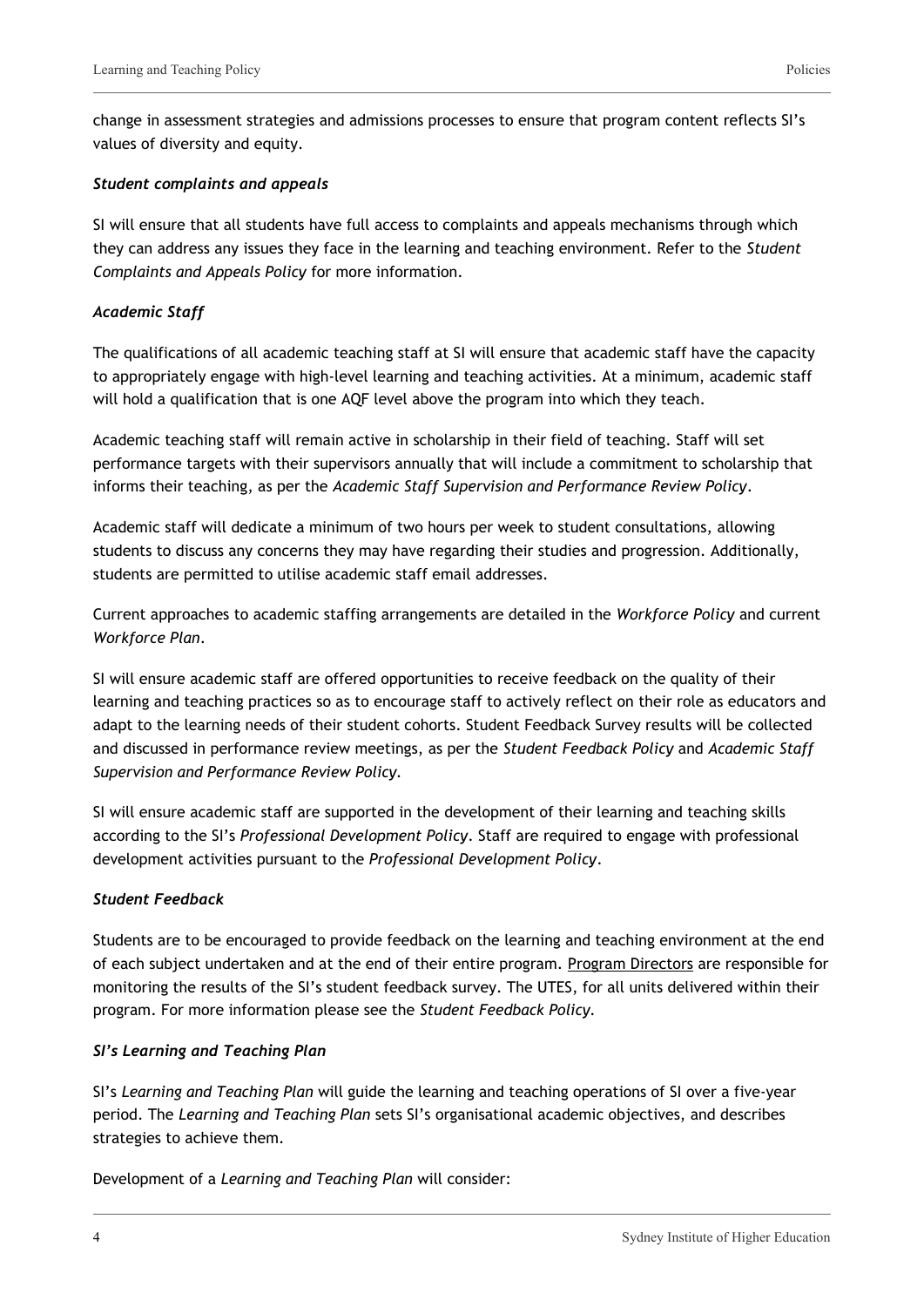- Strategies to assist students in the transition to higher education programs offered by SI
- How learning and teaching activities will be developed to correspond with and enable the demonstration of learning outcomes
- How learning and teaching must integrate advanced and emerging concepts in the given field of study and the scholarship of learning and teaching
- Whether staffing is appropriate to the needs of students
- Staff qualifications and engagement in ongoing scholarship
- Availability of teaching staff to students through consultation
- Feedback on teaching quality and support to improve (refer to the *Professional Development Policy*)
- Work-integrated learning quality assurance (refer to the *Work Integrated Learning Policy)*
- How learning and teaching activities are monitored.

### *Development of the Learning and Teaching Plan*

The *Learning and Teaching Committee* will work in conjunction with senior-level teaching staff to develop a new *Learning and Teaching Plan* a minimum of every five years. Final review and approval of the plan is the responsibility of the *Academic Board*.

The *Learning and Teaching Plan* will be developed as follows:

- The Dean will consult with the *Academic Board* regarding future program offerings and the strategic direction of SI
- The Dean will review the most recent annual reports from Program Directors
- Following this, the Dean will draft a new *Learning and Teaching Plan.*
- The Dean will seek feedback on the draft. Senior academic staff will be required to provide feedback, while junior and/or sessional staff will be encouraged, but not required, to provide input.
- Taking feedback into account, The Dean will redevelop the draft *Learning and Teaching Plan* and submit it to the *Learning and Teaching Committee* for review and further development if necessary
- After review by the *Learning and Teaching Committee*, the new *Learning and Teaching Plan* will be submitted to the *Academic Board*
- The *Academic Board* may approve the new *Learning and Teaching Plan* with or without amendments
- If necessary, the Dean will amend *the Learning and Teaching Plan* and resubmit it to the *Academic Board* for final approval.

The *Learning and Teaching Plan* must be reviewed annually, and a new plan must be re-developed a minimum of once every five years.

# **Policy Implementation and Monitoring**

The *Academic Board* is responsible for the quality of the learning and teaching operations of SI and delegates the implementation of this policy to the positions and bodies identified in 'Procedures' above, including the academic management committees, the Dean, and Program Directors.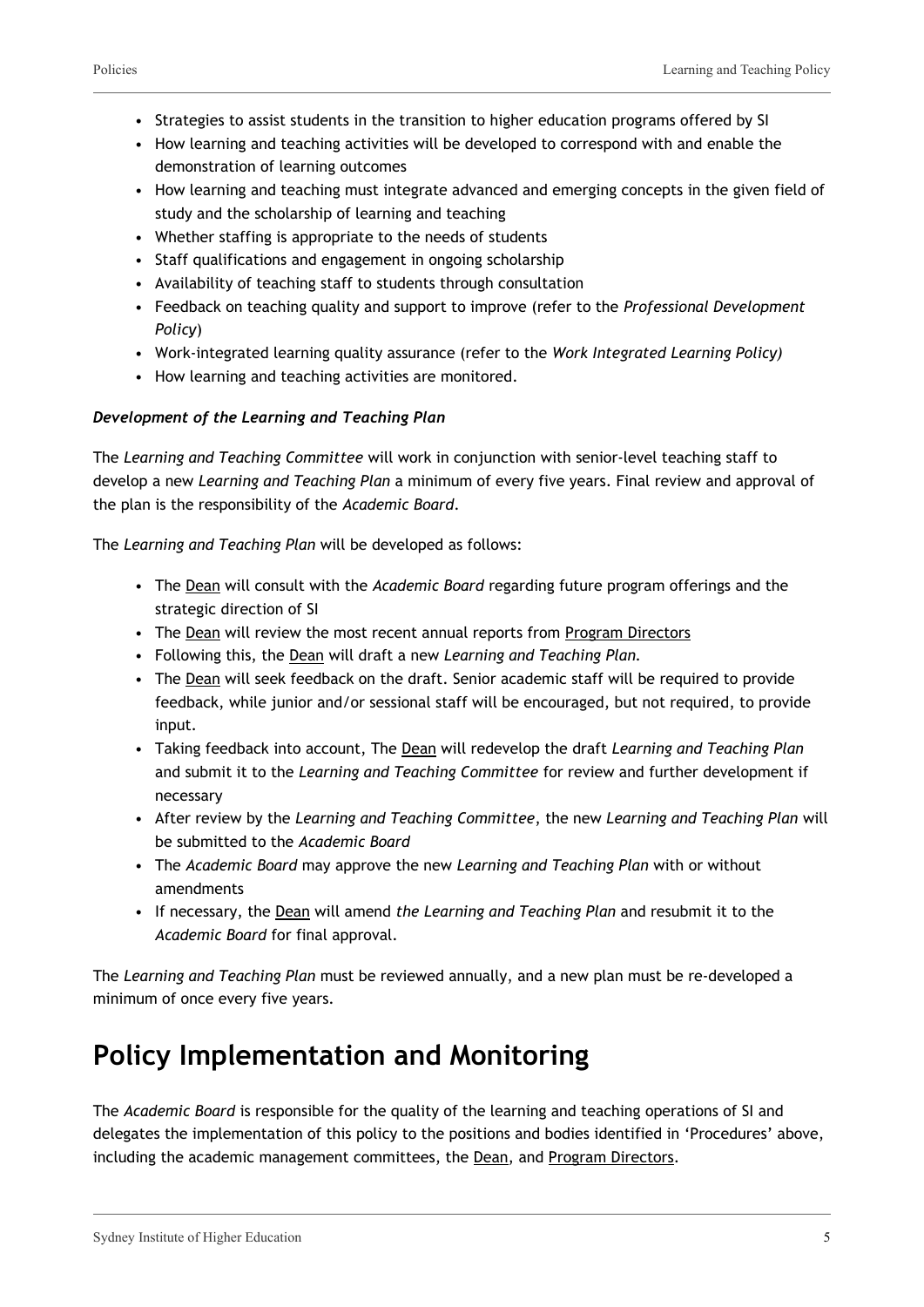The *Academic Board* will monitor the implementation of this policy primarily through the periodic review and revision of the *Learning and Teaching Plan,* in accordance with the *Compliance Calendar*. Through this process, the Board will use relevant records and data to determine whether *learning and teaching policies* and procedures have been carried out effectively, and where improvements can be made in the upcoming five-year period.

The *Academic Board* will review all reports submitted by academic committees and senior academic staff members.

Additionally, the *Academic Board* will monitor student complaints and appeals, and any concerns raised by academic staff, on an ongoing basis.

Based on these monitoring activities, The *Academic Board*, in line with the *Compliance Calendar*, must provide a report to the *Corporate Governance Board* and ensure that findings are taken into account in planning, quality assurance and improvement processes.

# **Definitions**

**Academic Board:** the SI governing body responsible for academic oversight, including SI learning and teaching environment and practices, program development and approval, workforce planning, research and scholarship, and academic policies and procedures. The *Academic Board* advises the *Corporate Governance Board* on academic matters.

**Academic staff**: Staff employed at SI in program delivery or research roles.

*Australian Qualifications Framework (AQF):* The national policy for regulated qualifications in Australian education at all levels.

**Corporate Governance Board**: The SI governing body responsible for the oversight of all SI operations, including the direction-setting, quality assurance, monitoring, and improvement of academic and nonacademic operations. It delegates responsibility for academic matters to the *Academic Board*.

**Program Director**: A senior academic staff member responsible for the delivery of a specific program at SI. The Program Director, working in conjunction with other senior academic staff, must plan and develop the program, particularly program curriculum.

**Graduate attributes**: The characteristics and qualities that SI expects students to develop throughout their program and embody on graduation.

**Dean**: A senior member of academic staff at SI who liaises between the *Corporate Governance Board*, *Academic Board*, and academic staff as required.

**Learning and Teaching Plan**: a document that outlines the SI's academic objectives over a five-year period, corresponding strategies to achieve the objectives, and measurements of progress.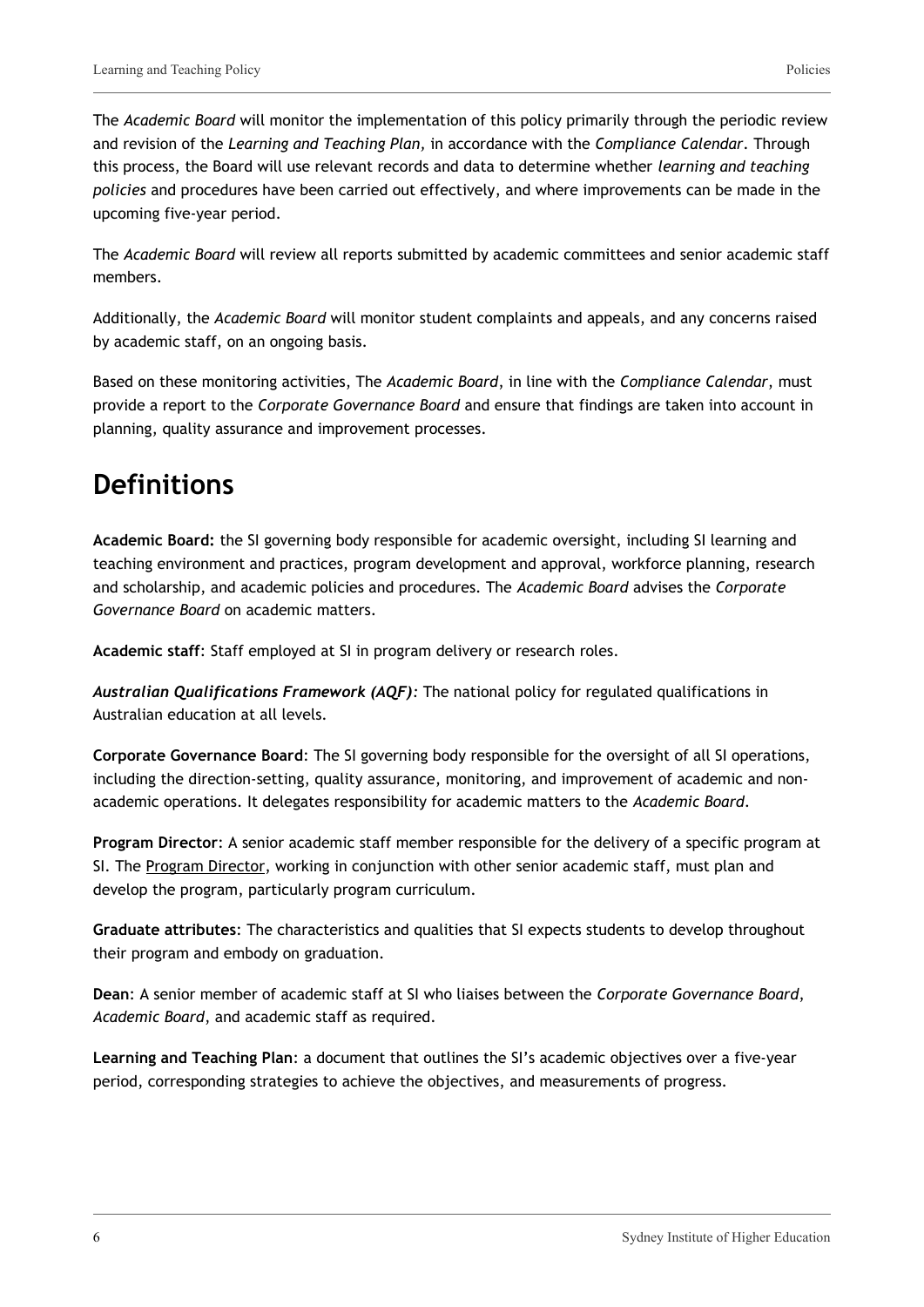# *Review Schedule*

This policy will be reviewed by the *Academic Board* every three years.

| Version History |                |                |                                                           |                   |
|-----------------|----------------|----------------|-----------------------------------------------------------|-------------------|
| Version number: | Approved by:   | Approval date: | Revision notes:                                           | Next review date: |
|                 | Academic Board | 25/10/2017     |                                                           | 25/10/2020        |
|                 | Academic Board | 17/09/2020     | Minor changes to<br>include online delivery<br>of program | 17/09/2023        |

| ▲ Related Documents |                                                            |  |
|---------------------|------------------------------------------------------------|--|
| ☞                   | <b>Academic Freedom Policy</b>                             |  |
| ☞                   | Academic Governance Policy                                 |  |
| ☞                   | Academic and Professional Integrity Policy                 |  |
| ☞                   | Academic Language and Learning Support Policy              |  |
| ☞                   | Academic Staff Supervision and Performance Review Policy   |  |
| ☞                   | <b>Anti-Discrimination Policy</b>                          |  |
| ☞                   | <b>Assessment Policy</b>                                   |  |
| ☞                   | Program Development and Approval Policy                    |  |
| ☞                   | Program Review and Continual Improvement Policy            |  |
| ☞                   | Critical Incident Response Policy                          |  |
| ☞                   | <b>Critical Inquiry Policy</b>                             |  |
| ☞                   | <b>Disability Support Policy</b>                           |  |
| ☞                   | <b>Workforce Policy</b>                                    |  |
| ☞                   | <b>International Student Services Policy</b>               |  |
| ☞                   | Professional Development Policy                            |  |
| ☞                   | <b>Student Complaints and Appeals Policy</b>               |  |
| ☞                   | <b>Student Counselling Policy</b>                          |  |
| ☞                   | <b>Student Feedback Policy</b>                             |  |
| ☞                   | <b>Student Welfare Policy</b>                              |  |
| ☞                   | <b>Students at Risk and Unsatisfactory Progress Policy</b> |  |
| ☞                   | <b>Work Integrated Learning Policy</b>                     |  |
| ☞                   | <b>Work Health and Safety Policy</b>                       |  |
| ☞                   | Unit and Teaching Evaluation Methodology                   |  |